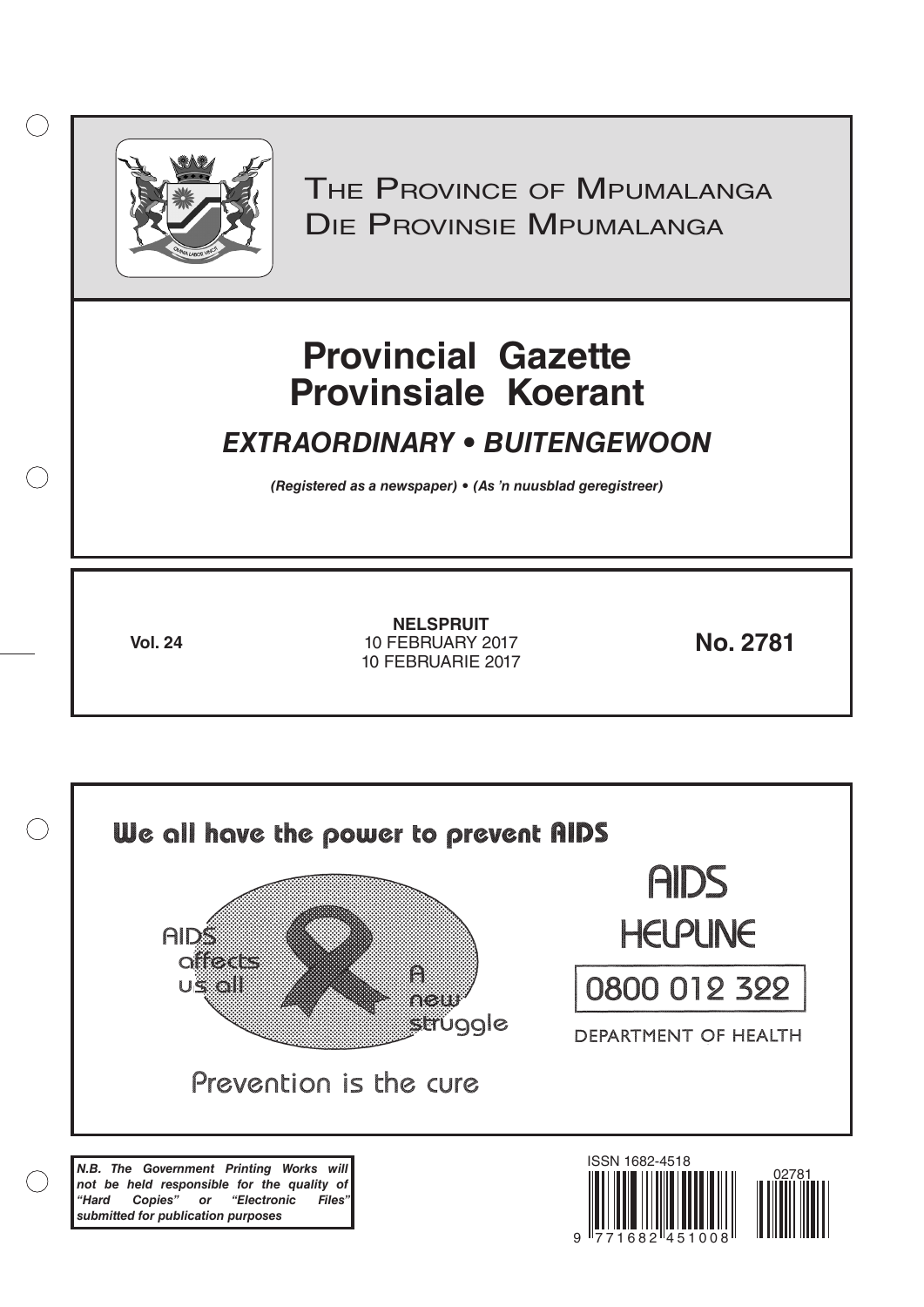# **IMPORTANT NOTICE:**

**The GovernmenT PrinTinG Works Will noT be held resPonsible for any errors ThaT miGhT occur due To The submission of incomPleTe / incorrecT / illeGible coPy.**

**no fuTure queries Will be handled in connecTion WiTh The above.**

# **CONTENTS**

*Page No No*

#### **GENERAL NOTICE**

|    | Mpumalanga Liquor Licensing Act, 2006 (Act No. 5 of 2006) : Notice of applications for liquor licences in terms of section 35 10 |    |  |  |  |
|----|----------------------------------------------------------------------------------------------------------------------------------|----|--|--|--|
|    |                                                                                                                                  |    |  |  |  |
|    |                                                                                                                                  |    |  |  |  |
|    |                                                                                                                                  |    |  |  |  |
| 15 | Mpumalanga Liquor Licensing Act, 2006 (Act No. 5 of 2006) : Notice of applications for transfer of liquor licences in terms of   |    |  |  |  |
|    |                                                                                                                                  | 14 |  |  |  |
|    |                                                                                                                                  | 14 |  |  |  |

# **LIST OF TARIFF RATES** FOR PUBLICATION OF LIQUOR NOTICES

**COMMENCEMENT: 1 APRIL 2016**

| <b>Pricing for Fixed Price Notices</b>                     |                      |  |  |  |
|------------------------------------------------------------|----------------------|--|--|--|
| <b>Notice Type</b>                                         | <b>New Price (R)</b> |  |  |  |
| Application for Liquor Licence - National                  | 150.00               |  |  |  |
| Application for Transfer of Liquor License - National      | 150.00               |  |  |  |
| Application for Liquor Licence - Gauteng                   | 150.00               |  |  |  |
| Application for Liquor Licence - Mpumalanga                | 150.00               |  |  |  |
| Application for Transfer of Liquor License - Mpumalanga    | 150.00               |  |  |  |
| Application for Liquor Licence - Northern Cape             | 150.00               |  |  |  |
| Application for Transfer of Liquor License - Northern Cape | 150.00               |  |  |  |

This gazette is also available free online at **www.gpwonline.co.za**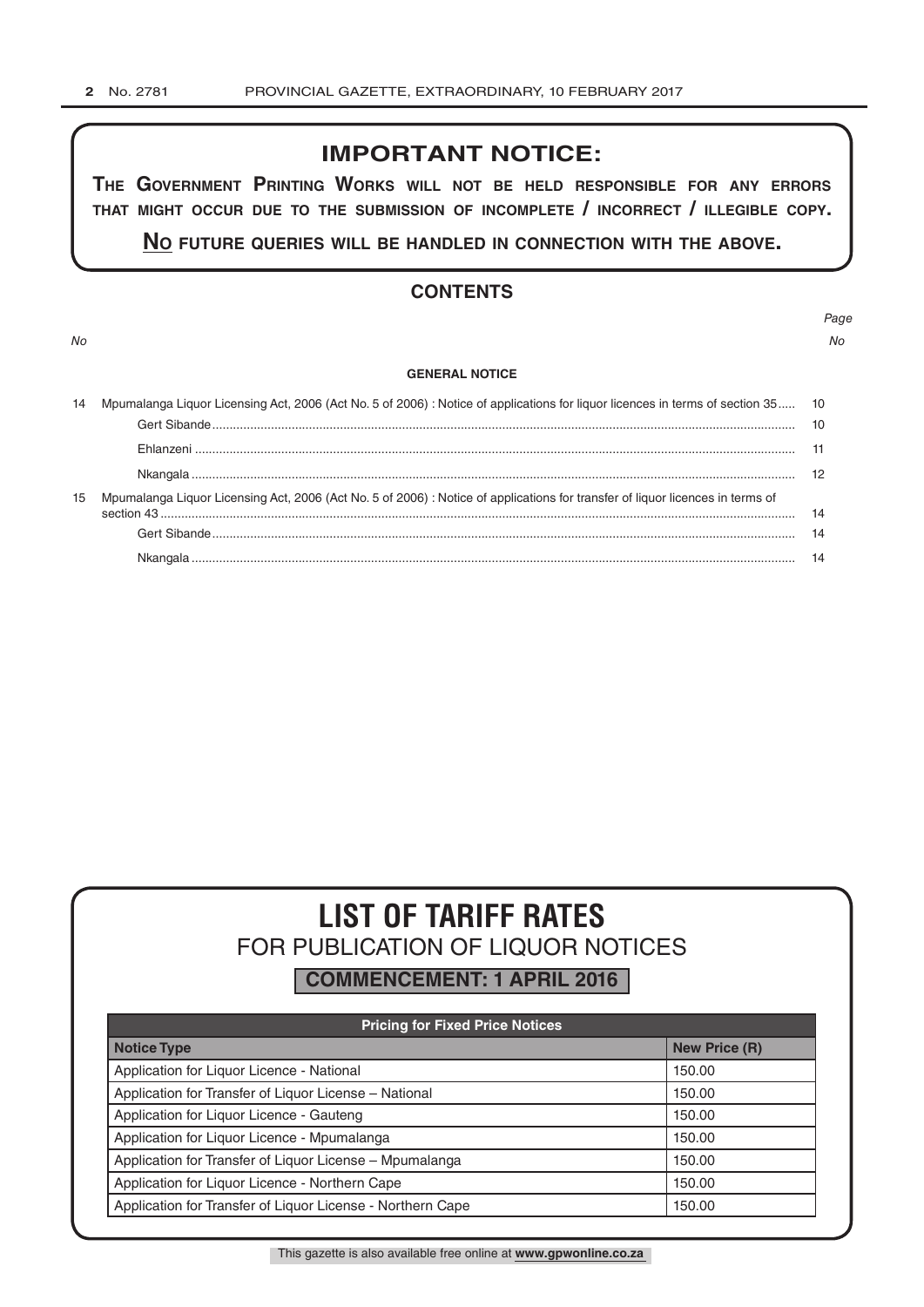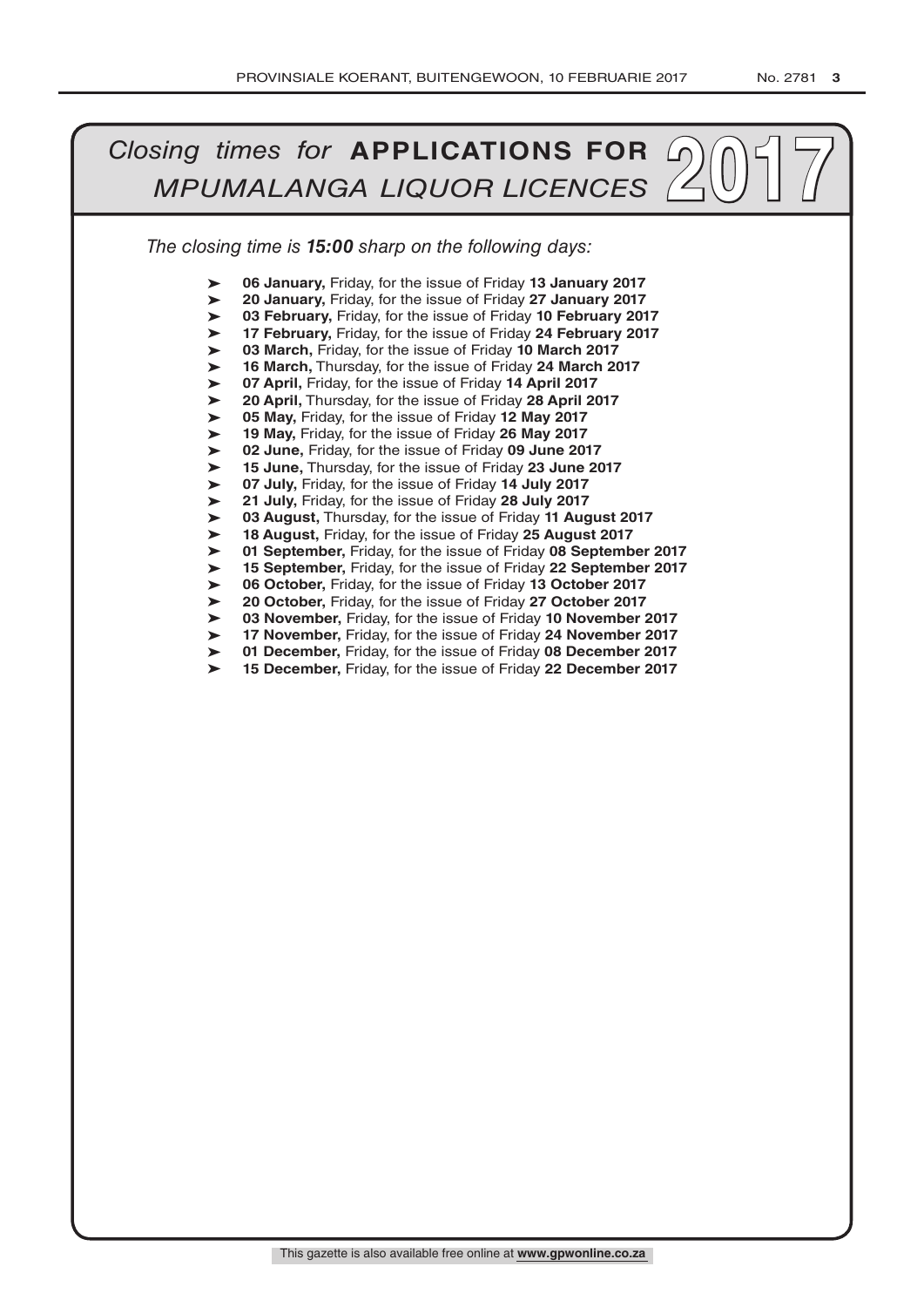The **Government Printing Works** (**GPW**) has established rules for submitting notices in line with its electronic notice processing system, which requires the use of electronic *Adobe* Forms. Please ensure that you adhere to these guidelines when completing and submitting your notice submission.

# **Closing Times for ACCepTAnCe of noTiCes**

- 1. The *Government Gazette* and *Government Tender Bulletin* are weekly publications that are published on Fridays and the closing time for the acceptance of notices is strictly applied according to the scheduled time for each gazette.
- 2. Please refer to the Submission Notice Deadline schedule in the table below. This schedule is also published online on the Government Printing works website www.gpwonline.co.za

All re-submissions will be subject to the standard cut-off times. **All notices received after the closing time will be rejected**.

| <b>Government Gazette Type</b>                          | <b>Publication</b><br><b>Frequency</b> | <b>Publication Date</b>                              | <b>Submission Deadline</b>                              | <b>Cancellations Deadline</b>                   |
|---------------------------------------------------------|----------------------------------------|------------------------------------------------------|---------------------------------------------------------|-------------------------------------------------|
| <b>National Gazette</b>                                 | Weekly                                 | Friday                                               | Friday 15h00 for next Friday                            | Tuesday, 12h00 - 3 days<br>prior to publication |
| <b>Regulation Gazette</b>                               | Weekly                                 | Friday                                               | Friday 15h00, to be published<br>the following Friday   | Tuesday, 12h00 - 3 days<br>prior to publication |
| <b>Petrol Price Gazette</b>                             | As required                            | First Wednesday of<br>the month                      | One week before publication                             | 3 days prior to<br>publication                  |
| <b>Road Carrier Permits</b>                             | Weekly                                 | Friday                                               | Thursday 15h00, to be<br>published the following Friday | 3 days prior to<br>publication                  |
| <b>Unclaimed Monies (justice,</b><br>labour or lawyers) | January / As<br>required<br>2 per year | Any                                                  | 15 January / As required                                | 3 days prior to<br>publication                  |
| Parliament (acts, white paper,<br>green paper)          | As required                            | Any                                                  |                                                         | 3 days prior to<br>publication                  |
| <b>Manuals</b>                                          | As required                            | Any                                                  | <b>None</b>                                             | <b>None</b>                                     |
| <b>State of Budget</b><br>(National Treasury)           | <b>Monthly</b>                         | Any                                                  | 7 days prior to publication                             | 3 days prior to<br>publication                  |
| Legal Gazettes A, B and C                               | Weekly                                 | Friday                                               | One week before publication                             | Tuesday, 12h00 - 3 days<br>prior to publication |
| <b>Tender Bulletin</b>                                  | Weekly                                 | Friday                                               | Friday 15h00 for next Friday                            | Tuesday, 12h00 - 3 days<br>prior to publication |
| Gauteng                                                 | Weekly                                 | Wednesday                                            | Two weeks before publication                            | 3 days after submission<br>deadline             |
| <b>Eastern Cape</b>                                     | Weekly                                 | Monday                                               | One week before publication                             | 3 days prior to<br>publication                  |
| Northern Cape                                           | Weekly                                 | Monday                                               | One week before publication                             | 3 days prior to<br>publication                  |
| <b>North West</b>                                       | Weekly                                 | Tuesday                                              | One week before publication                             | 3 days prior to<br>publication                  |
| KwaZulu-Natal                                           | Weekly                                 | Thursday                                             | One week before publication                             | 3 days prior to<br>publication                  |
| Limpopo                                                 | Weekly                                 | Friday                                               | One week before publication                             | 3 days prior to<br>publication                  |
| Mpumalanga                                              | Weekly                                 | Friday                                               | One week before publication                             | 3 days prior to<br>publication                  |
| <b>Gauteng Liquor License</b><br>Gazette                | Monthly                                | Wednesday before<br>the First Friday of the<br>month | Two weeks before publication                            | 3 days after submission<br>deadline             |
| Northern Cape Liquor License<br>Gazette                 | Monthly                                | First Friday of the<br>month                         | Two weeks before publication                            | 3 days after submission<br>deadline             |
| National Liquor License Gazette                         | Monthly                                | First Friday of the<br>month                         | Two weeks before publication                            | 3 days after submission<br>deadline             |
| Mpumalanga Liquor License<br>Gazette                    | 2 per month                            | Second & Fourth<br>Friday                            | One week before                                         | 3 days prior to<br>publication                  |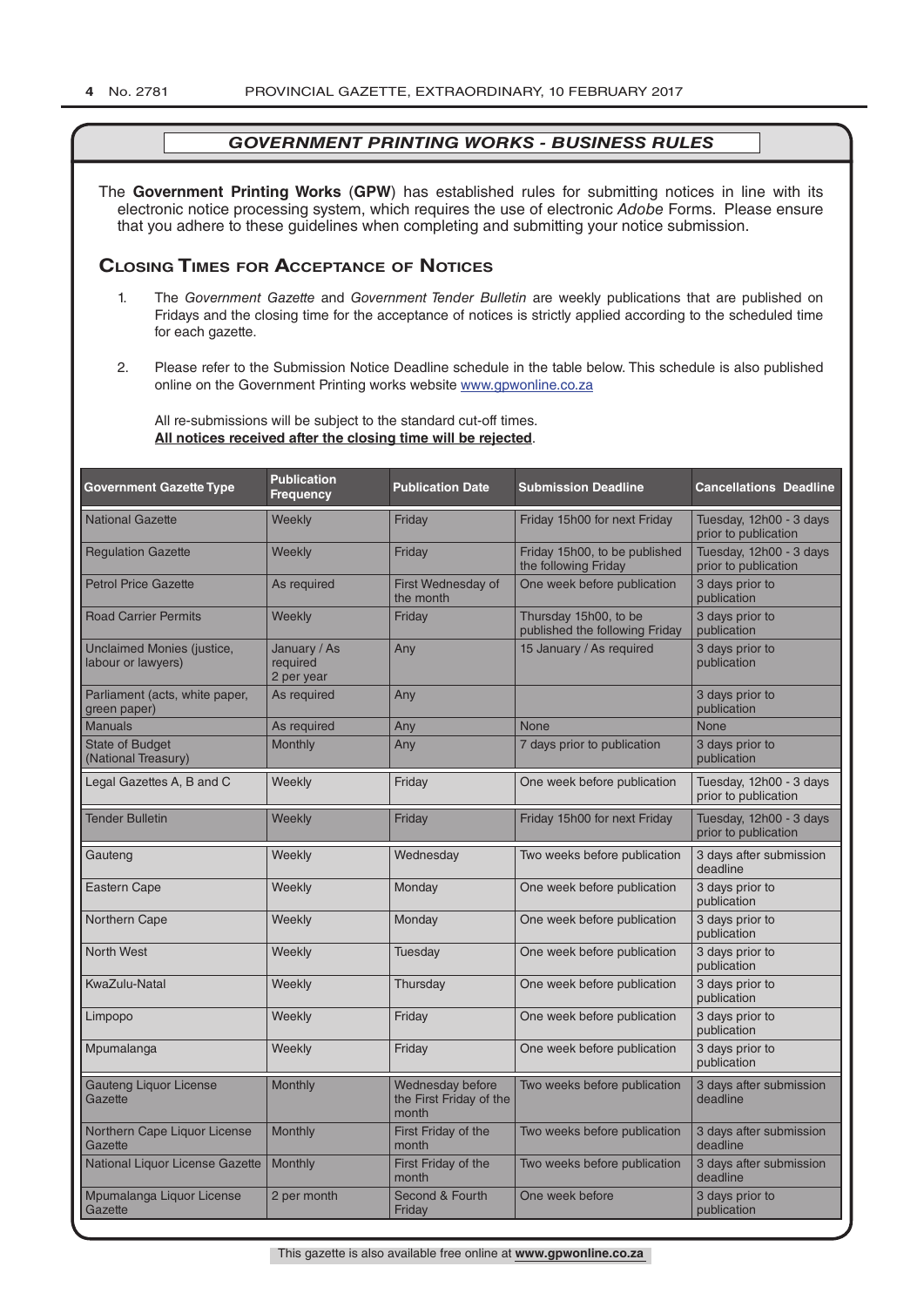# **exTrAordinAry gAzeTTes**

3. *Extraordinary Gazettes* can have only one publication date. If multiple publications of an *Extraordinary Gazette* are required, a separate Z95/Z95Prov *Adobe* Forms for each publication date must be submitted.

# **NOTICE SUBMISSION PROCESS**

- 4. Download the latest *Adobe* form, for the relevant notice to be placed, from the **Government Printing Works** website www.gpwonline.co.za.
- 5. The *Adobe* form needs to be completed electronically using *Adobe Acrobat* / *Acrobat Reader*. Only electronically completed *Adobe* forms will be accepted. No printed, handwritten and/or scanned *Adobe* forms will be accepted.
- 6. The completed electronic *Adobe* form has to be submitted via email to submit.egazette@gpw.gov.za. The form needs to be submitted in its original electronic *Adobe* format to enable the system to extract the completed information from the form for placement in the publication.
- 7. Every notice submitted **must** be accompanied by an official **GPW** quotation. This must be obtained from the *eGazette* Contact Centre.
- 8. Each notice submission should be sent as a single email. The email **must** contain **all documentation relating to a particular notice submission**.
	- 8.1. Each of the following documents must be attached to the email as a separate attachment:
		- 8.1.1. An electronically completed *Adobe* form, specific to the type of notice that is to be placed.
			- 8.1.1.1. For National *Government Gazette* or *Provincial Gazette* notices, the notices must be accompanied by an electronic Z95 or Z95Prov *Adobe* form
			- 8.1.1.2. The notice content (body copy) **MUST** be a separate attachment.
		- 8.1.2. A copy of the official **Government Printing Works** quotation you received for your notice . *(Please see Quotation section below for further details)*
		- 8.1.3. A valid and legible Proof of Payment / Purchase Order: **Government Printing Works** account customer must include a copy of their Purchase Order*.* **Non**-**Government Printing Works** account customer needs to submit the proof of payment for the notice
		- 8.1.4. Where separate notice content is applicable (Z95, Z95 Prov and TForm 3, it should **also** be attached as a separate attachment. *(Please see the Copy Section below, for the specifications)*.
		- 8.1.5. Any additional notice information if applicable.
- 9. The electronic *Adobe* form will be taken as the primary source for the notice information to be published. Instructions that are on the email body or covering letter that contradicts the notice form content will not be considered. The information submitted on the electronic *Adobe* form will be published as-is.
- 10. To avoid duplicated publication of the same notice and double billing, Please submit your notice **ONLY ONCE.**
- 11. Notices brought to **GPW** by "walk-in" customers on electronic media can only be submitted in *Adobe* electronic form format. All "walk-in" customers with notices that are not on electronic *Adobe* forms will be routed to the Contact Centre where they will be assisted to complete the forms in the required format.
- 12. Should a customer submit a bulk submission of hard copy notices delivered by a messenger on behalf of any organisation e.g. newspaper publisher, the messenger will be referred back to the sender as the submission does not adhere to the submission rules.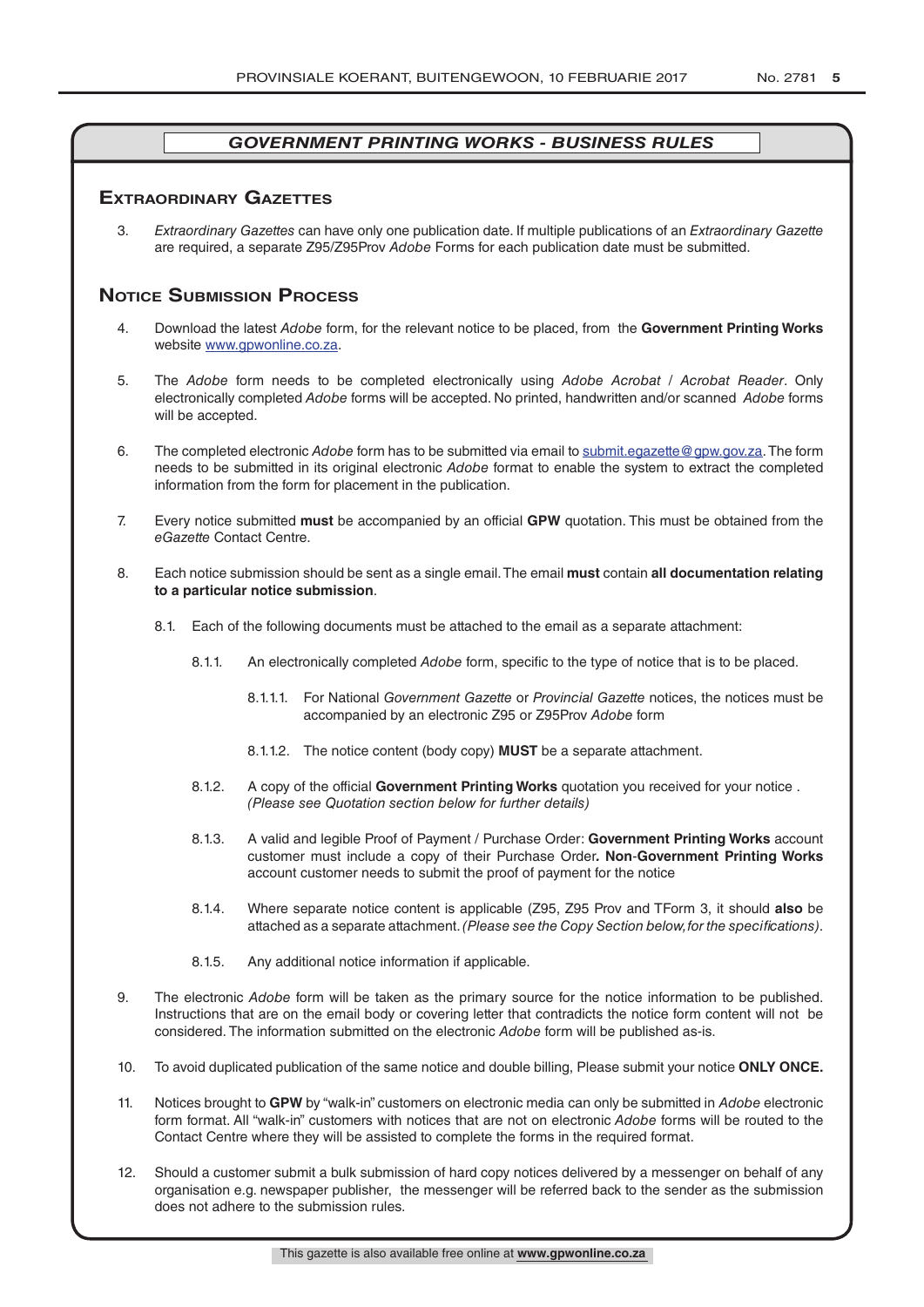# **QuoTATions**

- 13. Quotations are valid until the next tariff change.
	- 13.1. *Take note:* **GPW**'s annual tariff increase takes place on *1 April* therefore any quotations issued, accepted and submitted for publication up to *31 March* will keep the old tariff. For notices to be published from 1 April, a quotation must be obtained from **GPW** with the new tariffs. Where a tariff increase is implemented during the year, **GPW** endeavours to provide customers with 30 days' notice of such changes.
- 14. Each quotation has a unique number.
- 15. Form Content notices must be emailed to the *eGazette* Contact Centre for a quotation.
	- 15.1. The *Adobe* form supplied is uploaded by the Contact Centre Agent and the system automatically calculates the cost of your notice based on the layout/format of the content supplied.
	- 15.2. It is critical that these *Adobe* Forms are completed correctly and adhere to the guidelines as stipulated by **GPW**.

# 16. **APPLICABLE ONLY TO GPW ACCOUNT HOLDERS**:

- 16.1. **GPW** Account Customers must provide a valid **GPW** account number to obtain a quotation.
- 16.2. Accounts for **GPW** account customers **must** be active with sufficient credit to transact with **GPW** to submit notices.
	- 16.2.1. If you are unsure about or need to resolve the status of your account, please contact the **GPW** Finance Department prior to submitting your notices. (If the account status is not resolved prior to submission of your notice, the notice will be failed during the process).

# 17. **APPLICABLE ONLY TO CASH CUSTOMERS:**

- 17.1. Cash customers doing **bulk payments** must use a **single email address** in order to use the **same proof of payment** for submitting multiple notices.
- 18. The responsibility lies with you, the customer, to ensure that the payment made for your notice(s) to be published is sufficient to cover the cost of the notice(s).
- 19. Each quotation will be associated with one proof of payment / purchase order / cash receipt.

#### 19.1. This means that **the quotation number can only be used once to make a payment.**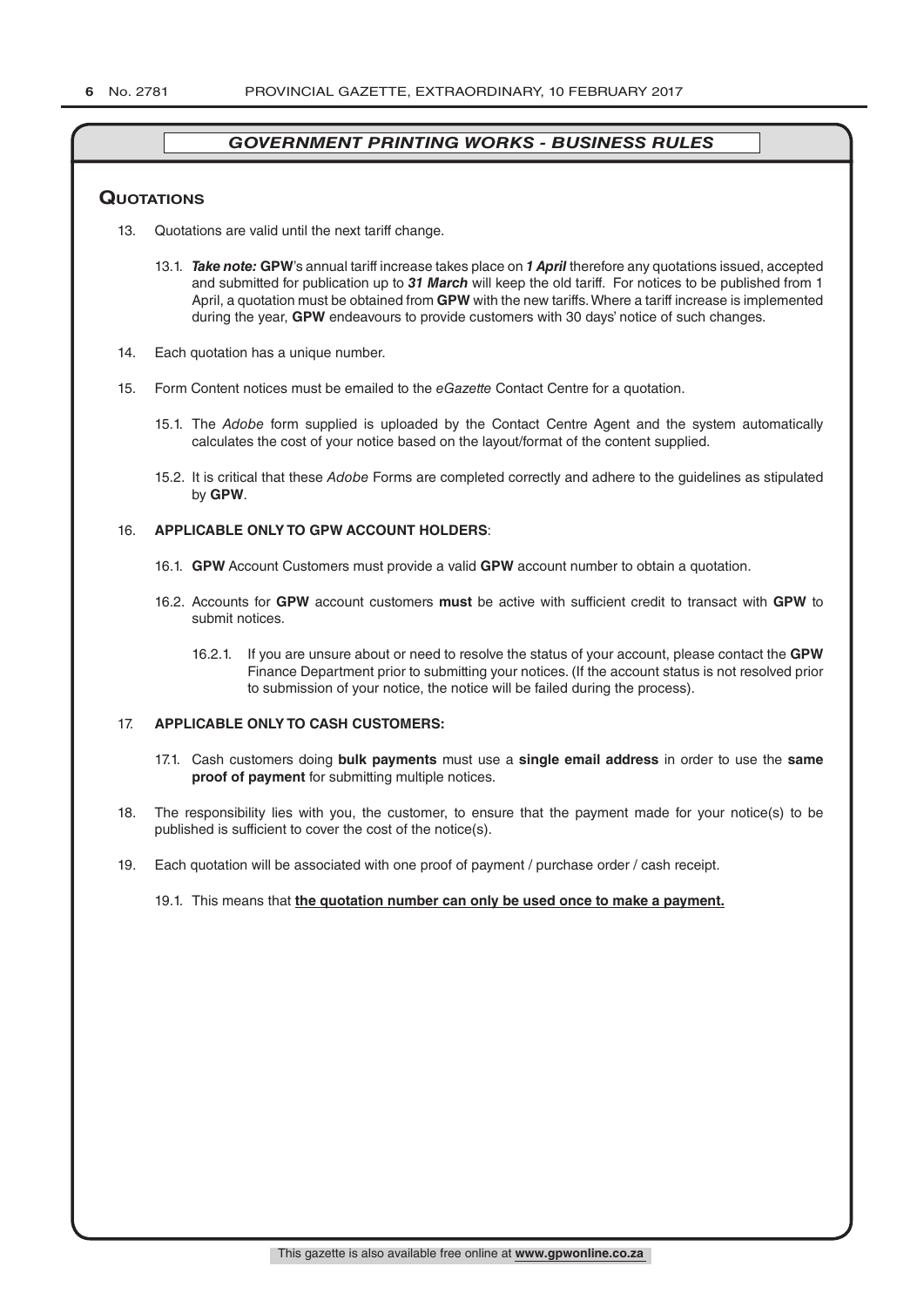# **COPY (SEPARATE NOTICE CONTENT DOCUMENT)**

- 20. Where the copy is part of a separate attachment document for Z95, Z95Prov and TForm03
	- 20.1. Copy of notices must be supplied in a separate document and may not constitute part of any covering letter, purchase order, proof of payment or other attached documents.

The content document should contain only one notice. (You may include the different translations of the same notice in the same document).

20.2. The notice should be set on an A4 page, with margins and fonts set as follows:

Page size  $=$  A4 Portrait with page margins: Top  $=$  40mm, LH/RH  $=$  16mm, Bottom  $=$  40mm; Use font size: Arial or Helvetica 10pt with 11pt line spacing;

Page size = A4 Landscape with page margins: Top = 16mm, LH/RH = 40mm, Bottom = 16mm; Use font size: Arial or Helvetica 10pt with 11pt line spacing;

# **CAnCellATions**

- 21. Cancellation of notice submissions are accepted by **GPW** according to the deadlines stated in the table above in point 2. Non-compliance to these deadlines will result in your request being failed. Please pay special attention to the different deadlines for each gazette. Please note that any notices cancelled after the cancellation deadline will be published and charged at full cost.
- 22. Requests for cancellation must be sent by the original sender of the notice and must accompanied by the relevant notice reference number (N-) in the email body.

# **AmendmenTs To noTiCes**

23. With effect from 01 October 2015, **GPW** will not longer accept amendments to notices. The cancellation process will need to be followed according to the deadline and a new notice submitted thereafter for the next available publication date.

# **REJECTIONS**

- 24. All notices not meeting the submission rules will be rejected to the customer to be corrected and resubmitted. Assistance will be available through the Contact Centre should help be required when completing the forms. (012-748 6200 or email info.egazette@gpw.gov.za). Reasons for rejections include the following:
	- 24.1. Incorrectly completed forms and notices submitted in the wrong format, will be rejected.
	- 24.2. Any notice submissions not on the correct *Adobe* electronic form, will be rejected.
	- 24.3. Any notice submissions not accompanied by the proof of payment / purchase order will be rejected and the notice will not be processed.
	- 24.4. Any submissions or re-submissions that miss the submission cut-off times will be rejected to the customer. The Notice needs to be re-submitted with a new publication date.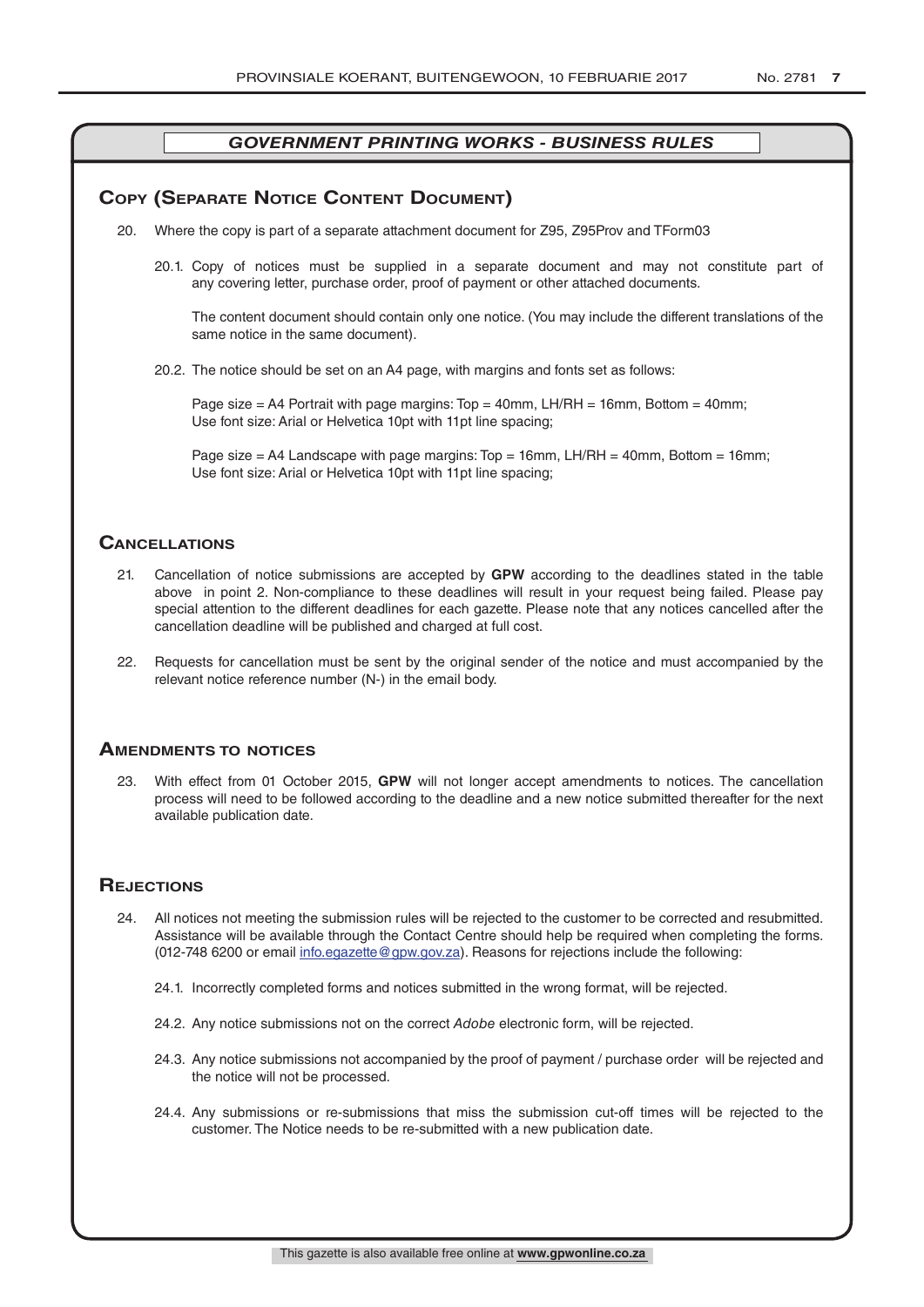#### **ApprovAl of noTiCes**

- 25. Any notices other than legal notices are subject to the approval of the Government Printer, who may refuse acceptance or further publication of any notice.
- 26. No amendments will be accepted in respect to separate notice content that was sent with a Z95 or Z95Prov notice submissions. The copy of notice in layout format (previously known as proof-out) is only provided where requested, for Advertiser to see the notice in final Gazette layout. Should they find that the information submitted was incorrect, they should request for a notice cancellation and resubmit the corrected notice, subject to standard submission deadlines. The cancellation is also subject to the stages in the publishing process, i.e. If cancellation is received when production (printing process) has commenced, then the notice cannot be cancelled.

# **governmenT prinTer indemnified AgAinsT liAbiliTy**

- 27. The Government Printer will assume no liability in respect of—
	- 27.1. any delay in the publication of a notice or publication of such notice on any date other than that stipulated by the advertiser;
	- 27.2. erroneous classification of a notice, or the placement of such notice in any section or under any heading other than the section or heading stipulated by the advertiser;
	- 27.3. any editing, revision, omission, typographical errors or errors resulting from faint or indistinct copy.

# **liAbiliTy of AdverTiser**

28. Advertisers will be held liable for any compensation and costs arising from any action which may be instituted against the Government Printer in consequence of the publication of any notice.

# **CusTomer inQuiries**

Many of our customers request immediate feedback/confirmation of notice placement in the gazette from our Contact Centre once they have submitted their notice – While **GPW** deems it one of their highest priorities and responsibilities to provide customers with this requested feedback and the best service at all times, we are only able to do so once we have started processing your notice submission.

**GPW** has a 2-working day turnaround time for processing notices received according to the business rules and deadline submissions.

Please keep this in mind when making inquiries about your notice submission at the Contact Centre.

- 29. Requests for information, quotations and inquiries must be sent to the Contact Centre ONLY.
- 30. Requests for Quotations (RFQs) should be received by the Contact Centre at least **2 working days** before the submission deadline for that specific publication.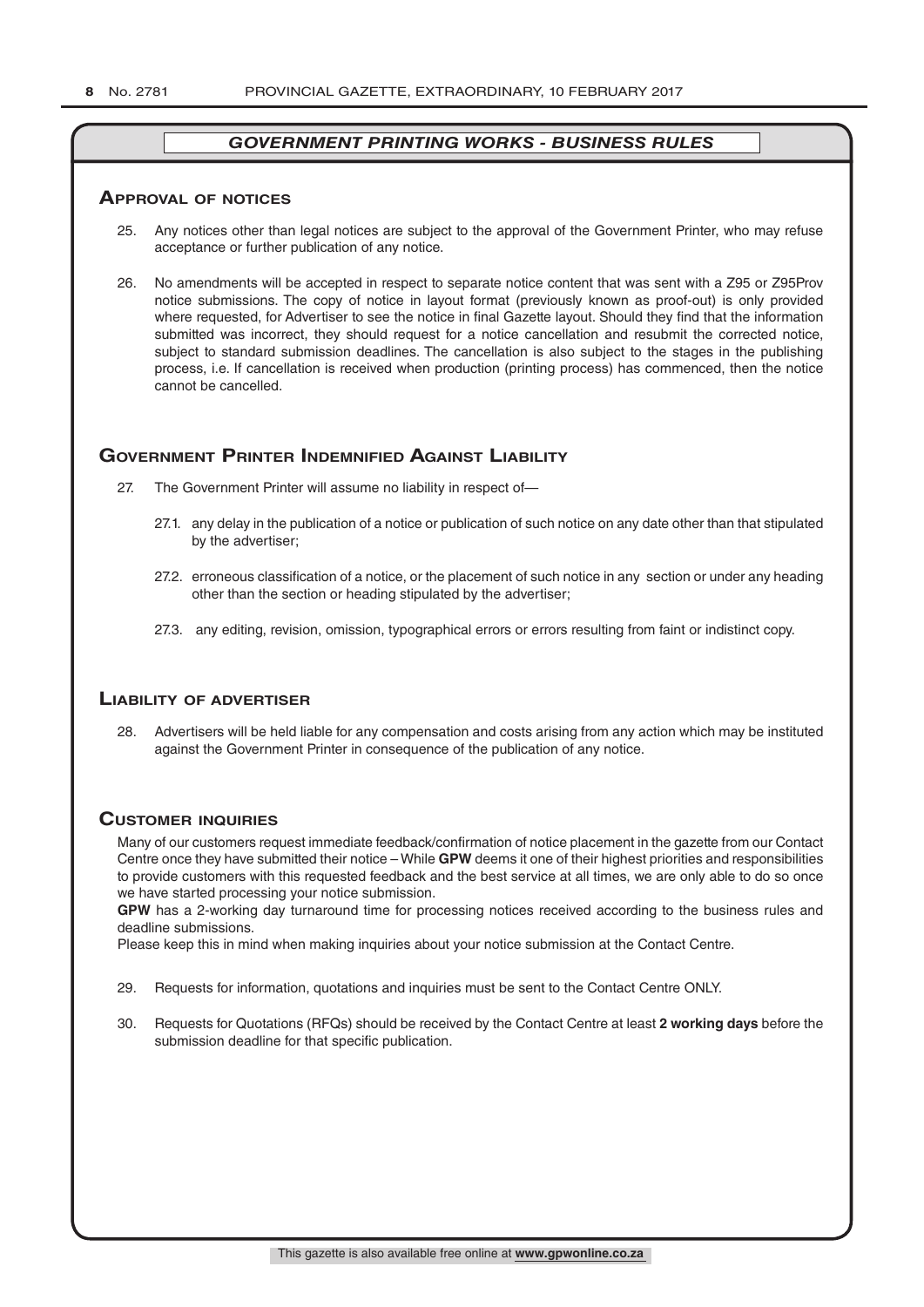# **pAymenT of CosT**

- 31. The Request for Quotation for placement of the notice should be sent to the Gazette Contact Centre as indicated above, prior to submission of notice for advertising.
- 32. Payment should then be made, or Purchase Order prepared based on the received quotation, prior to the submission of the notice for advertising as these documents i.e. proof of payment or Purchase order will be required as part of the notice submission, as indicated earlier.
- 33. Every proof of payment must have a valid **GPW** quotation number as a reference on the proof of payment document.
- 34. Where there is any doubt about the cost of publication of a notice, and in the case of copy, an enquiry, accompanied by the relevant copy, should be addressed to the Gazette Contact Centre, **Government Printing Works**, Private Bag X85, Pretoria, 0001 email: info.egazette@gpw.gov.za before publication.
- 35. Overpayment resulting from miscalculation on the part of the advertiser of the cost of publication of a notice will not be refunded, unless the advertiser furnishes adequate reasons why such miscalculation occurred. In the event of underpayments, the difference will be recovered from the advertiser, and future notice(s) will not be published until such time as the full cost of such publication has been duly paid in cash or electronic funds transfer into the **Government Printing Works** banking account.
- 36. In the event of a notice being cancelled, a refund will be made only if no cost regarding the placing of the notice has been incurred by the **Government Printing Works**.
- 37. The **Government Printing Works** reserves the right to levy an additional charge in cases where notices, the cost of which has been calculated in accordance with the List of Fixed Tariff Rates, are subsequently found to be excessively lengthy or to contain overmuch or complicated tabulation.

# **proof of publiCATion**

- 38. Copies of any of the *Government Gazette* or *Provincial Gazette* can be downloaded from the **Government Printing Works** website www.gpwonline.co.za free of charge, should a proof of publication be required.
- 39. Printed copies may be ordered from the Publications department at the ruling price. The **Government Printing Works** will assume no liability for any failure to post or for any delay in despatching of such *Government Gazette*(s).

# *GOVERNMENT PRINTING WORKS CONTACT INFORMATION*

| <b>Physical Address:</b>         |  |  |  |  |
|----------------------------------|--|--|--|--|
| <b>Government Printing Works</b> |  |  |  |  |
| 149 Bosman Street                |  |  |  |  |
| Pretoria                         |  |  |  |  |

**For Gazette and Notice submissions:** Gazette Submissions: **E-mail:** submit.egazette@gpw.gov.za **For queries and quotations, contact:** Gazette Contact Centre: **E-mail:** info.egazette@gpw.gov.za

**Contact person for subscribers:** Mrs M. Toka: **E-mail:** subscriptions@gpw.gov.za

# **Physical Address: Postal Address: GPW Banking Details:**

Private Bag X85 **Bank:** ABSA Bosman Street 149 Bosman Street Pretoria **Account No.:** 405 7114 016 Pretoria 0001 **Branch Code:** 632-005

**Tel:** 012-748 6200

**Tel:** 012-748-6066 / 6060 / 6058 **Fax:** 012-323-9574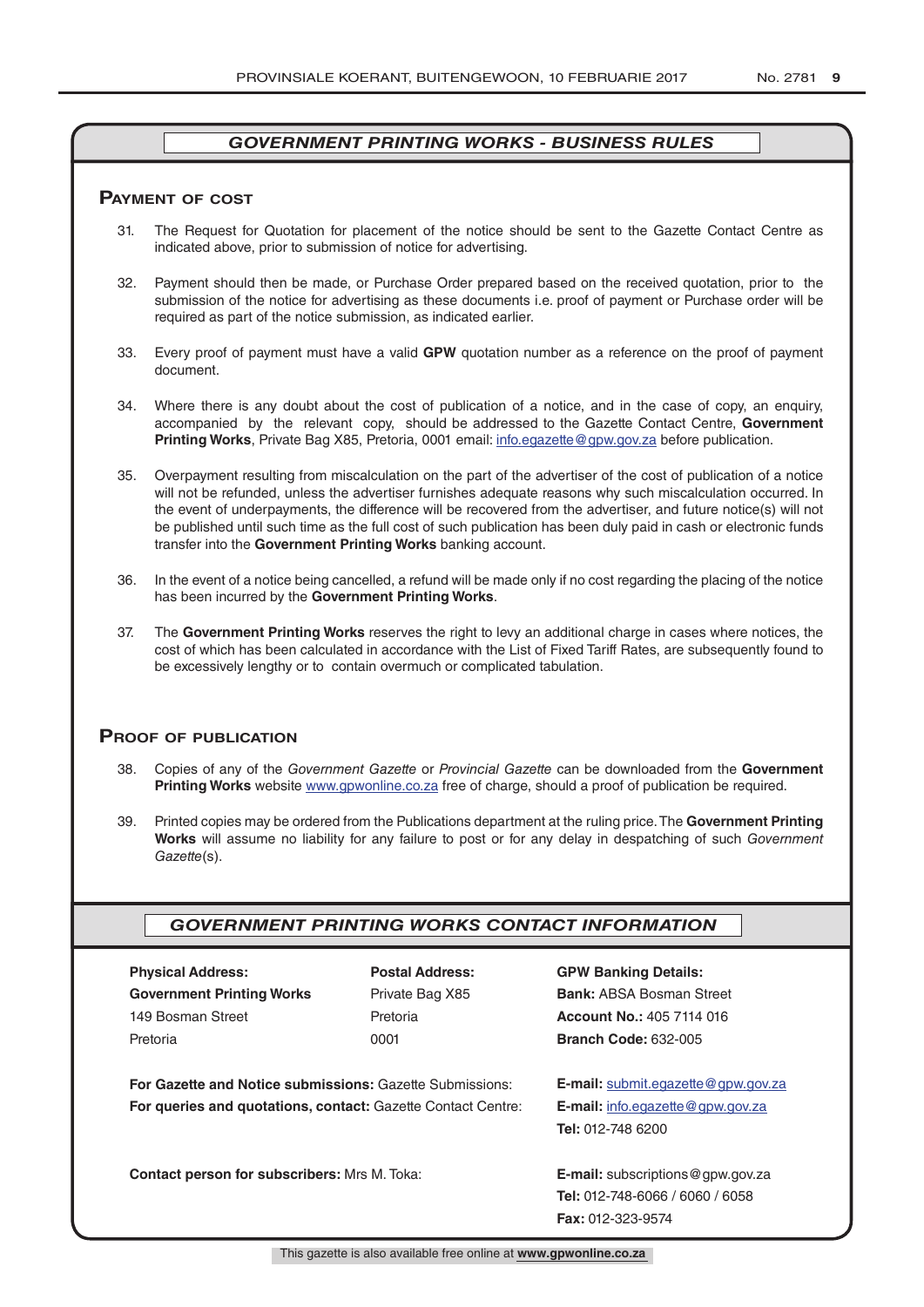#### **Form 2**

# General Notice

# **NOTICE 14 OF 2017**

#### **MPUMALANGA LIQUOR LICENSING ACT, 2006 (Act No. 5 of 2006)**

#### **Notice of applications for liquor licences in terms of section 35**

Notice is hereby given that the applicants specified in the Schedule hereto have given notice of their intention to lodge applications for the grant of new liquor licences to the Secretary, Regional Liquor Licensing Offices in respect of premises situated in the local committee area indicated in the Schedule.

Comments should be made in writing and be addressed to the municipality concerned and a copy to the applicant, to reach the said addresses within thirty (30) days of this application.

Invitation for public comments in applying for a Liquor Licence in terms of section 35(2)(a) of the Mpumalanga Liquor Licensing Act, 2006.

#### **SCHEDULE**

The undermentioned figures used in brackets in the Schedule, have the following meanings:

- (1) = Full name of applicant, ID Number of Applicant.
- (2) = Intended trading name.
- (3) = Notice given on behalf of: self *or* other juristic person/s.
- $(4)$  = Type of licence applied for.
- $(5)$  = Full address and location of the premises
- $(6)$  = Municipality address where comments must be submitted
- $(7)$  = Applicant address where comments must be submitted

# GERT SIBANDE

## **MSUKALIGWA LOCAL MUNICIPALITY**

- (1) I, **Letlhogonolo Ezekiel Sithole,** ID No. 9104055419080, an adult male, hereby invites written public comments concerning the application for a Liquor Licence to the Mpumalanga Liquor Authority.
- (2) To trade under the name Egarage Lounge.
- (3) I make this application for myself.
- (4) The retail sale of liquor in terms of a special liquor license in respect of a specified event.
- (5) *Physical address:* 34 Ennis street, Ermelo, being an address in the Republic of South Africa and within the boundries of Mpumalanga Province. *Postal address:* same as above.
- (6) CORNER KERK & TAUTE STREET ERMELO, 2351.
- (7) 56 Fourie street, Ermelo,2351.

#### **ALBERT LUTHULI LOCAL MUNICIPALITY**

- (1) I, **Jan Abraham Fouche,** ID No. 7106155164088, an adult male, hereby invites written public comments concerning the application for a Liquor Licence to the Mpumalanga Liquor Authority.
- (2) To trade under the name N H Funksies.
- (3) I make this application for myself.
- (4) The retail sale of liquor in terms of a special liquor license in respect of a specified event.
- (5) *Physical address:* Voortrekker straat 27, Carolina, 1185, being an address in the Republic of South Africa and within the boundries of Mpumalanga Province. *Postal address:* P O Box 520, Carolina, 1185.
- (6) Kerk straat 28, Carolina, 1185.
- (7) P O box 520, Carolina, 1185.

## **ALBERT LUTHULI LOCAL MUNICIPALITY**

- (1) I, **Khethukuthula Elijah Tshabalala,** ID No. 7812275476084, an adult male, hereby invites written public comments concerning the application for a Liquor Licence to the Mpumalanga Liquor Authority.
- (2) To trade under the name EM Tshabalala & Sons Liquor Store.
- (3) I make this application for myself.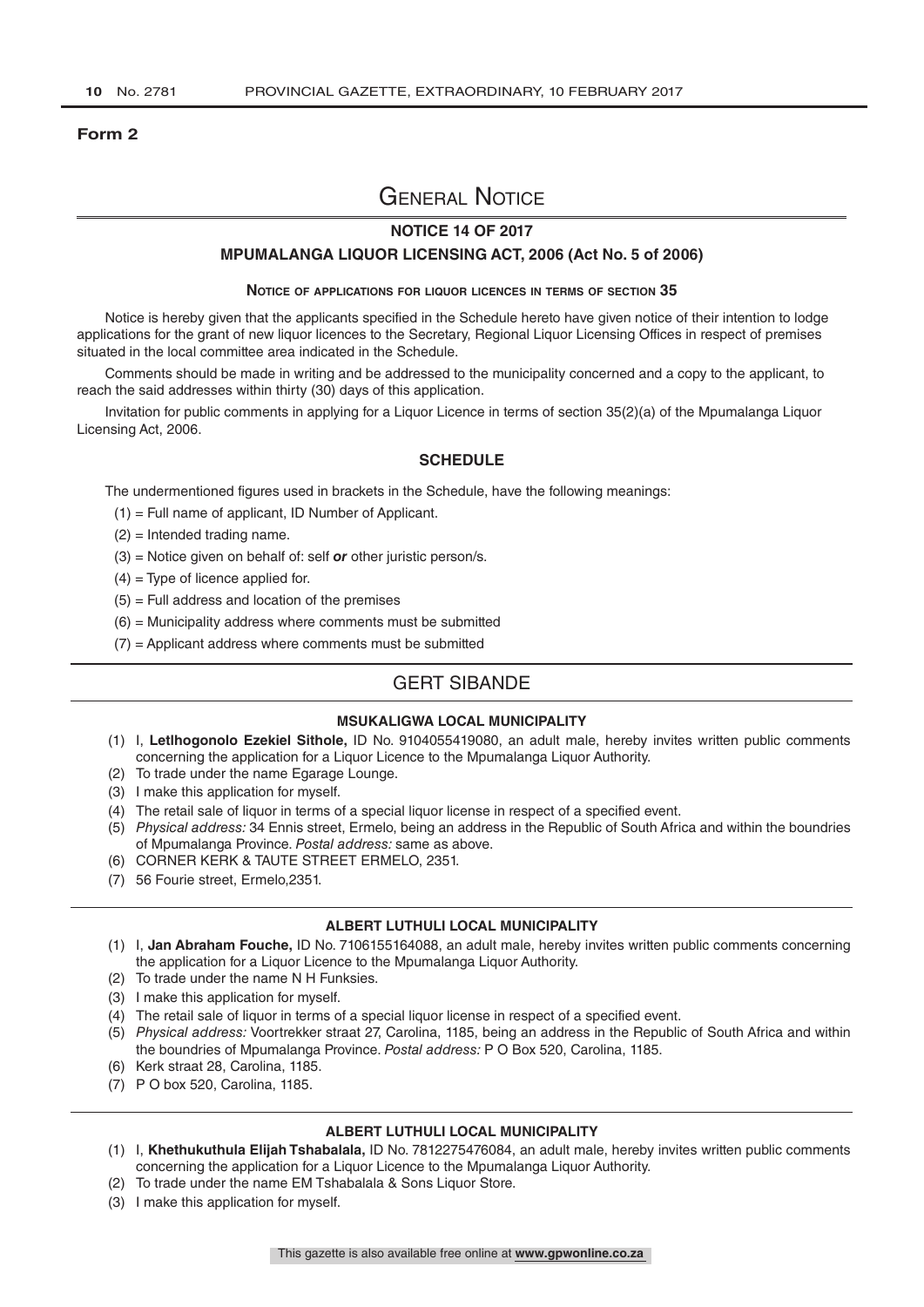- (4) The retail sale of liquor for consumption on and off the premises where the liquor is sold.
- (5) *Physical address:* 2122 Swallownest
- Dundonald, being an address in the Republic of South Africa and within the boundries of Mpumalanga Province. *Postal address:* P.O. Box 2009

Ermelo 2350.

(6) P.O. Box 24 Carolina 1185.

(7) P.O. Box 2009 Ermelo 2350.

#### **ALBERT LUTHULI LOCAL MUNICIPALITY**

- (1) I, **Khethukuthula Elijah Tshabalala,** ID No. 7812275476084, an adult male, hereby invites written public comments concerning the application for a Liquor Licence to the Mpumalanga Liquor Authority.
- (2) To trade under the name EM Tshabalala & Sons Liquor Store.
- (3) I make this application for myself.
- (4) The retail sale of liquor for consumption on and off the premises where the liquor is sold.
- (5) *Physical address:* 2122 Swallownest

Dundonald, being an address in the Republic of South Africa and within the boundries of Mpumalanga Province. *Postal address:* P.O. Box 2009

Ermelo 2350. (6) P.O. Box 24 Carolina 1185. (7) P.O. Box 2009

Ermelo 2350.

#### **GOVAN MBEKI LOCAL MUNICIPALITY**

- (1) I, **Thembinkosi Wonderboy Nkosi,** ID No. 7406265779084, an adult male, hereby invites written public comments concerning the application for a Liquor Licence to the Mpumalanga Liquor Authority.
- (2) To trade under the name Sweet Home Pub.
- (3) I make this application for myself.
- (4) The retail sale of liquor for consumption on and off the premises where the liquor is sold.
- (5) *Physical address:* A313 Extension 06 Mzinoni, Bethal 2310, being an address in the Republic of South Africa and within the boundries of Mpumalanga Province. *Postal address:* P. O. Box 2009, Ermelo 2350.
- (6) P. O. Box 3, Bethal 2310.
- (7) P. O. Box 2009, Ermelo 2350.

#### **ALBERT LUTHULI LOCAL MUNICIPALITY**

- (1) I, **MNDAWE Hezekiah Phillemon,** ID No. 6712125306088, an adult male, hereby invites written public comments concerning the application for a Liquor Licence to the Mpumalanga Liquor Authority.
- (2) To trade under the name Aobakoe Bottle Store.
- (3) I make this application for myself.
- (4) The retail sale of liquor for consumption off the premises where the liquor is sold.
- (5) *Physical address:* Stand No: 29, Nogiya Section, Silobela Township, Carolina, being an address in the Republic of South Africa and within the boundries of Mpumalanga Province. *Postal address:* PO Box 1514, Carolina 1185.
- (6) 28 Kerk Street, Carolina.
- (7) 5 Kruger street Groblersdal Po Box 1618, Groblersdal, 0470.

# **FHI ANZENI**

#### **NKOMAZI LOCAL MUNICIPALITY**

- (1) I, **Nkosi Sipho Ronald,** ID No. 5204305671086, an adult male, hereby invites written public comments concerning the application for a Liquor Licence to the Mpumalanga Liquor Authority.
- (2) To trade under the name Good Hope Liquor Store.
- (3) I make this application for myself.
- (4) The retail sale of liquor for consumption on and off the premises where the liquor is sold.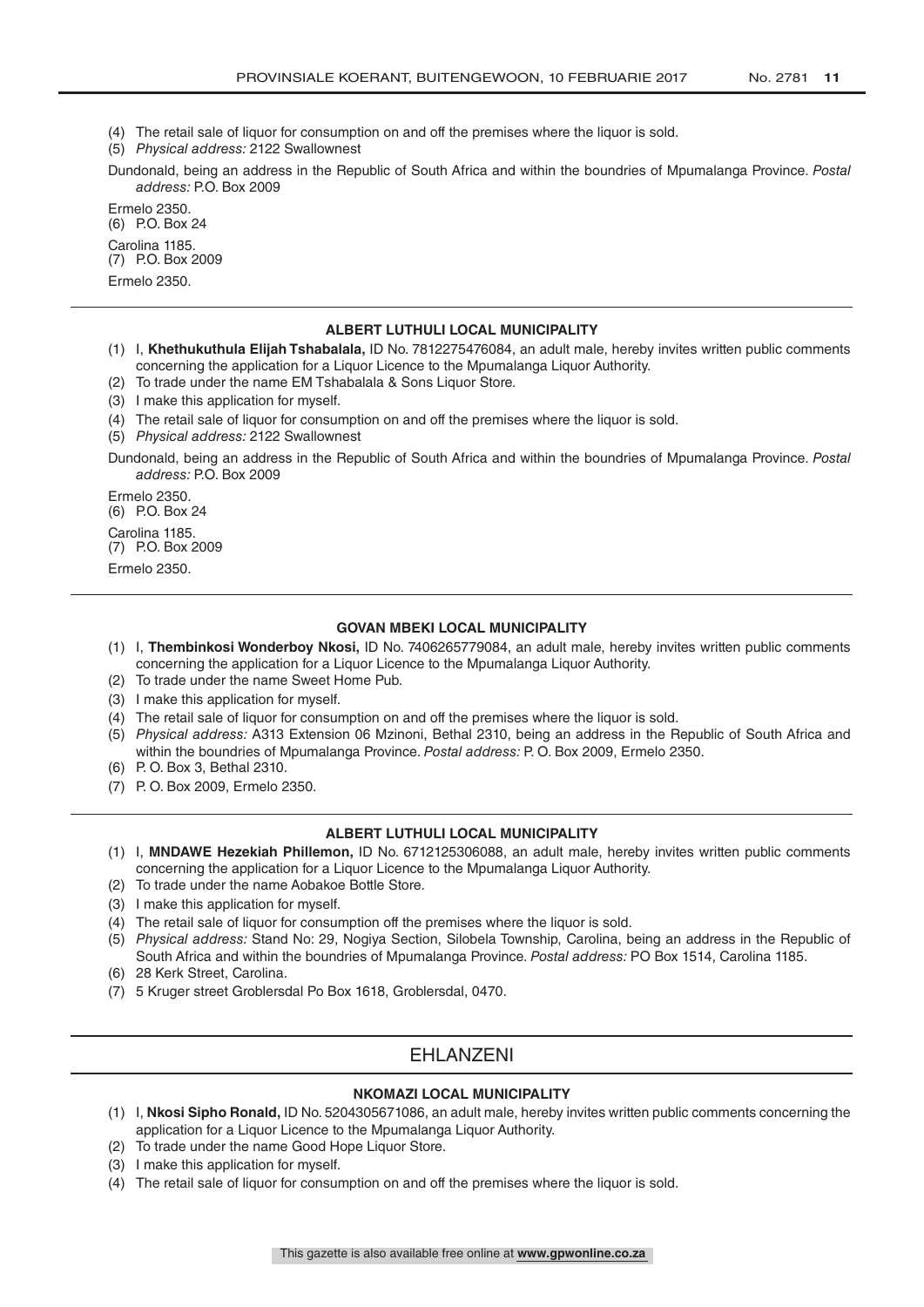#### (5) *Physical address:* Stand No 5/R12/3052

Middleplaas, being an address in the Republic of South Africa and within the boundries of Mpumalanga Province. *Postal address:* PO Box 2624, Shongwe Mission, 1331.

(6) Private Bag x 101

, Malelane, 1320.

(7) 09 Park Street

, Malelane, 1320.

#### **BUSHBUCKRIDGE LOCAL MUNICIPALITY**

- (1) I, **MAUNYE MMOGENG NELSON,** ID No. 4808175486085, an adult male, hereby invites written public comments concerning the application for a Liquor Licence to the Mpumalanga Liquor Authority.
- (2) To trade under the name NDOFAYA TAVERN.
- (3) I make this application for myself.
- (4) The retail sale of liquor for consumption on and off the premises where the liquor is sold.
- (5) *Physical address:* STAND NO. 0001, ALEXANDRIA TRUST, MARITI, being an address in the Republic of South Africa and within the boundries of Mpumalanga Province. *Postal address:* PO BOX 64, LEGOGWE, 1222.
- (6) R533 GRASKOP ROAD, PRIVATE BAG X9308, BUSHBUCKRIDGE 1280.
- (7) PO BOX 364, LEGOGWE, 1222.

#### **BUSHBUCKRIDGE LOCAL MUNICIPALITY**

- (1) I, **MAPODILE OUPA DANIEL,** ID No. 7103205336089, an adult male, hereby invites written public comments concerning the application for a Liquor Licence to the Mpumalanga Liquor Authority.
- (2) To trade under the name NDOFAYA TAVERN.
- (3) I make this application for myself.
- (4) The retail sale of liquor for consumption on and off the premises where the liquor is sold.
- (5) *Physical address:* STAND NO. G1147, MAVILJAN G, BUSHBUCKRIDGE, being an address in the Republic of South Africa and within the boundries of Mpumalanga Province. *Postal address:* PO BOX 355, SHATALE 1282.
- (6) R533 GRASKOP ROAD, PRIVATE BAG X9308, BUSHBUCKRIDGE 1280.
- (7) PO BOX 355, SHATALE 1282.

#### **MBOMBELA LOCAL MUNICIPALITY**

- (1) I, **MABUZA METHOD SIVE,** ID No. 7204165612087, an adult male, hereby invites written public comments concerning the application for a Liquor Licence to the Mpumalanga Liquor Authority.
- (2) To trade under the name SIYA LOUNGE.
- (3) I make this application for myself.
- (4) The retail sale of liquor for consumption on the premises where the liquor is sold.
- (5) *Physical address:* STAND NO. 608 HALFWAY KABOKWENI 1245, being an address in the Republic of South Africa and within the boundries of Mpumalanga Province. *Postal address:* P.O. BOX 10789 KABOKWENI 1245.
- (6) P.O. BOX 45 MBOMBELA 1200.
- (7) STAND NO. 608 HALFWAY KABOKWENI 1245.

# NKANGALA

#### **EMAKHAZENI LOCAL MUNICIPALITY**

- (1) I, **Johannes Mshoza Malaza,** ID No. 780713 5560085, an adult male, hereby invites written public comments concerning the application for a Liquor Licence to the Mpumalanga Liquor Authority.
- (2) To trade under the name Umi cafe & Braaihouse and Umi Bottle Store.
- (3) I make this application for myself.
- (4) The retail sale of liquor for consumption on and off the premises where the liquor is sold.
- (5) *Physical address:* 1159 Zakheni Street, Siyathuthuka, Belfast 1100, being an address in the Republic of South Africa and within the boundries of Mpumalanga Province. *Postal address:* PO Box 73 Siyathuthuka 1102.
- (6) PO Box 17, Belfast 1100; 25 Scheepers Street, Belfast 1100.
- (7) PO Box 17, Belfast 1100.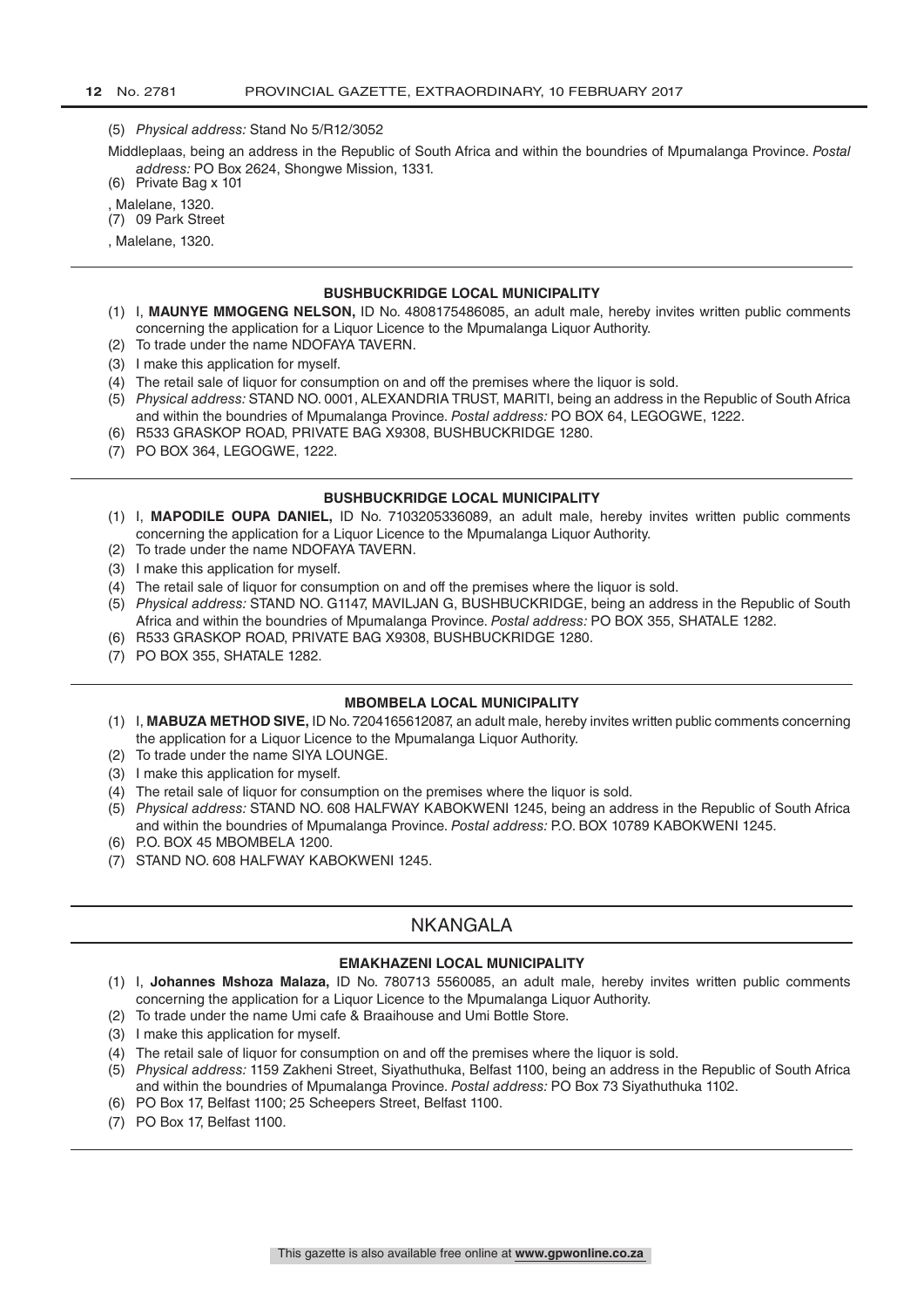# **THEMBISILE HANI LOCAL MUNICIPALITY**

- (1) I, **Krikie Sizane Mahlangu,** ID No. 9610045146088, an adult male, hereby invites written public comments concerning the application for a Liquor Licence to the Mpumalanga Liquor Authority.
- (2) To trade under the name Mabhoko Tarven.
- (3) I make this application for myself.
- (4) The retail sale of liquor for consumption on the premises where the liquor is sold.
- (5) *Physical address:* Sun City "AA" No 2192 Kwamhlanga, 1022, being an address in the Republic of South Africa and within the boundries of Mpumalanga Province. *Postal address:* Sun City "AA" No 2192 Kwamhlanga, 1022.
- (6) Private bag X4041 Empumalanga 0458.
- (7) Sun City "AA" No 2192 Kwamhlanga, 1022.

# **STEVE TSHWETE LOCAL MUNICIPALITY**

- (1) I, **NKULULEKO MPUMELELO MOTSHWENE,** ID No. 7711245313080, an adult male, hereby invites written public comments concerning the application for a Liquor Licence to the Mpumalanga Liquor Authority.
- (2) To trade under the name THE HYPE PUB.
- (3) I make this application for myself.
- (4) The retail sale of liquor in terms of a special liquor license in respect of a specified event.
- (5) *Physical address:* 1216 TOKOLOGO MHLUZI, being an address in the Republic of South Africa and within the boundries of Mpumalanga Province. *Postal address:* P. O. BOX 2940, MIDDELBURG, 1050.
- (6) P.O.BOX 14, MIDDELBURG, 1050.
- (7) 2396/39 LEKOKO STREET MHLUZI 1053.

# **STEVE TSHWETE LOCAL MUNICIPALITY**

- (1) I, **DOCTOR LUCAS MATHIBELA,** ID No. 7910295327087, an adult male, hereby invites written public comments concerning the application for a Liquor Licence to the Mpumalanga Liquor Authority.
- (2) To trade under the name DUKUZA PUB.
- (3) I make this application for myself.
- (4) The retail sale of liquor in terms of a special liquor license in respect of a specified event.
- (5) *Physical address:* 2395 LEKOKO STREET MHLUZI 1053, being an address in the Republic of South Africa and within the boundries of Mpumalanga Province. *Postal address:* P. O. BOX 3672 MIDDELBURG 1050.
- (6) P.O.BOX 14 MIDDELBURG 1050.
- (7) P. O. BOX 3672 MIDDELBURG 1050.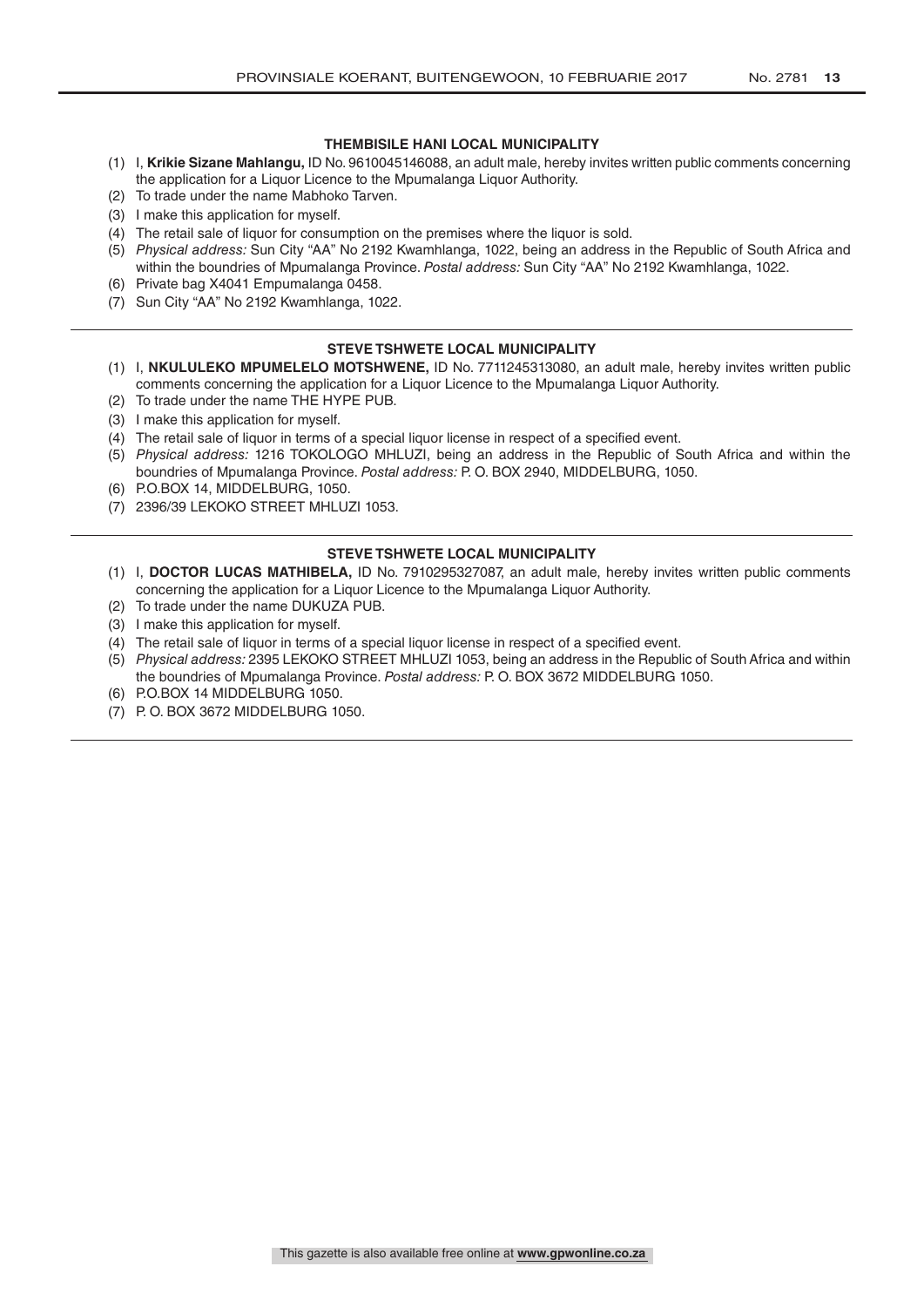## **Form 10**

# General Notice

# **NOTICE 15 OF 2017**

#### **MPUMALANGA LIQUOR LICENSING ACT, 2006 (Act No. 5 of 2006)**

#### **Notice of applications for transfer of liquor licences in terms of section 43**

Notice is hereby given that the applicants specified in the Schedule hereto have given notice of their intention to lodge applications for the transfer of existing liquor licences to the Secretary, Regional Liquor Licensing Offices in respect of premises situated in the local committee area indicated in the Schedule.

Comments should be made in writing and be addressed to the municipality concerned and a copy to the applicant, to reach the said addresses within thirty (30) days of this publication.

Invitation for public comments in respect of a Liquor Licence in terms of section 43 of the Mpumalanga Liquor Licensing Act, 2006.

## **SCHEDULE**

The undermentioned figures used in brackets in the Schedule, have the following meanings:

- (1) = Full name of applicant, ID Number of Applicant.
- (2) = Existing liquor licence number to be transfered.
- $(3)$  = Intended trading name.
- (4) = Notice given on behalf of: self *or* other juristic person/s.
- $(5)$  = Type of licence applied for.
- $(6)$  = Full address and location of the premises
- $(7)$  = Municipality address where comments must be submitted
- (8) = Applicant address where comments must be submitted

# GERT SIBANDE

## **GOVAN MBEKI LOCAL MUNICIPALITY**

- (1) I, **Mattheus Petrus Johannes Snyman,** ID No. 550531 5066 087, an adult male, hereby invites written public comments concerning the application for transfer of an existing Liquor Licence to the Mpumalanga Liquor Authority.
- (2) Liquor Licence Number DTI/010356.
- (3) Trading under the name Spot-On Drankwinkel.
- (4) I make this application on behalf of the juristic person: Johann Van Niekerk Besigheids Trust (current licensee) and Fresh Water Investments CC (prospective holder). (Reg No. 2010/147332/23).
- (5) The retail sale of liquor for consumption off the premises where the liquor is sold.
- (6) *Physical address:* Shop 4, Creta Mansion, 11 Glen Street, Erf 615, Evander, being an address in the Republic of South Africa and within the boundaries of Mpumalanga Province, being an address in the Republic of South Africa and within the boundries of Mpumalanga Province. *Postal address:* c/o Tommy Vorster - Piet Snyman, PO Box 26640, East Rand, 1462.
- (7) Govan Mbeki Local Municipality, Horwood Street, Secunda CBD, 2302N(Private Bag X1017, Secunda, 2302) Tel 017 620 6000 Fax 017 631 5465.
- (8) C/o Tommy Vorster Piet Snyman, P.O. Box 26640, East Rand, 1462. psnyman@acenet.co.za or fax 011 823 5183.

# NKANGALA

#### **EMALAHLENI LOCAL MUNICIPALITY**

- (1) I, **Leonardo Manuel De Atouguia,** ID No. 671009 5160 089, an adult male, hereby invites written public comments concerning the application for transfer of an existing Liquor Licence to the Mpumalanga Liquor Authority.
- (2) Liquor Licence Number MPU028760.
- (3) Trading under the name Liquor City Ben Fleur.
- (4) I make this application on behalf of the juristic person: Liquor City 3 (Pty) Ltd. (Reg No. 2011/124352/07).
- (5) The retail sale of liquor for consumption off the premises where the liquor is sold.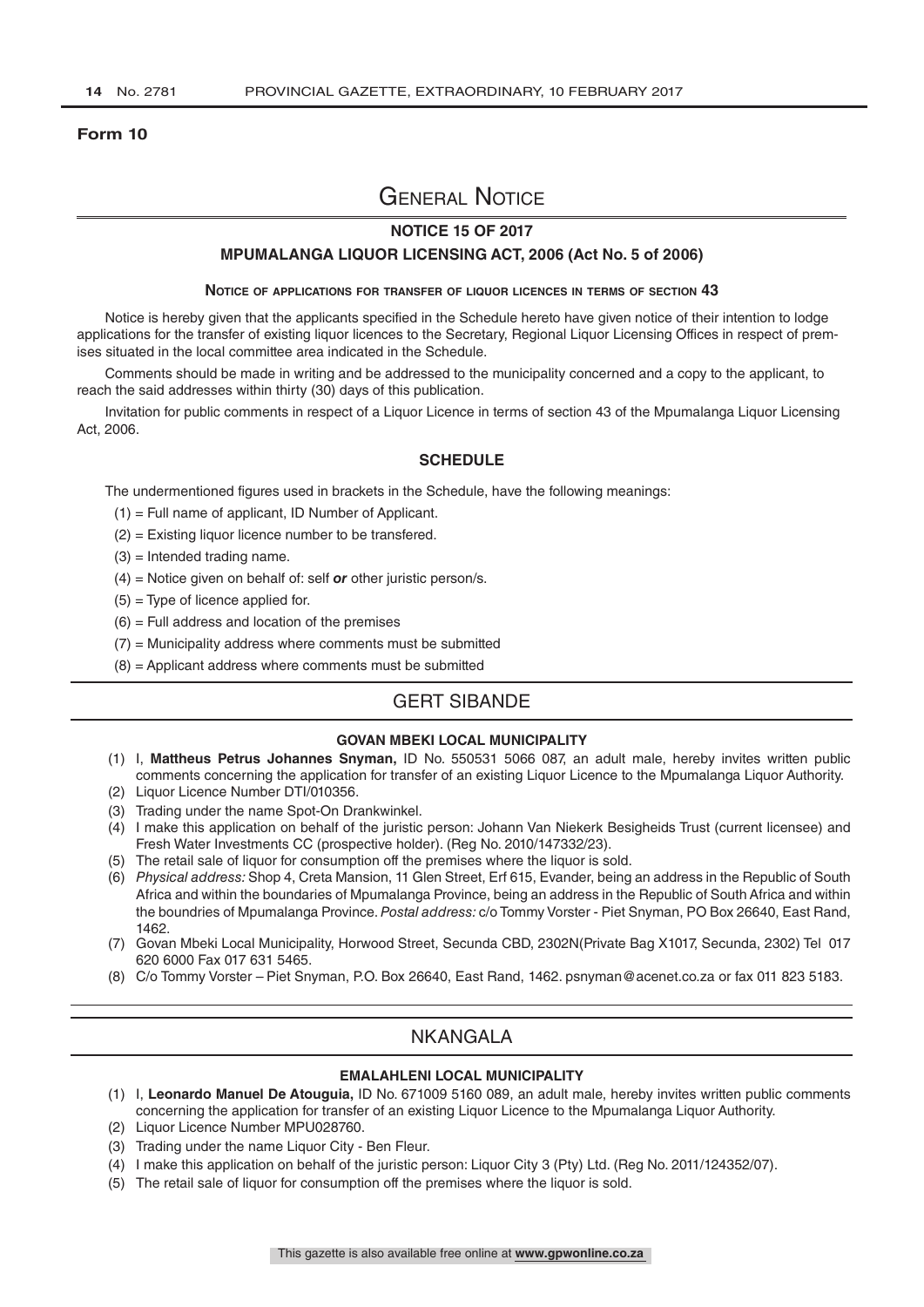- (6) *Physical address:* Shop 22 Ben Fleur Shopping Centre, Corner of Paul Sauer and Da Vinci Street, Ben Fleur Extension 13, Witbank, being Erf 2825 Ben Fleur Extension 13, Witbank, being an address in the Republic of South Africa and within the boundries of Mpumalanga Province. *Postal address:* P.O. Box 700, Boksburg, 1460.
- (7) Civic Centre, Mandela Street, Emalahleni (Witbank), 1035.
- (8) P.O. Box 11230, Queenswood, 0121 and/or paula@dynamicliq.co.za.